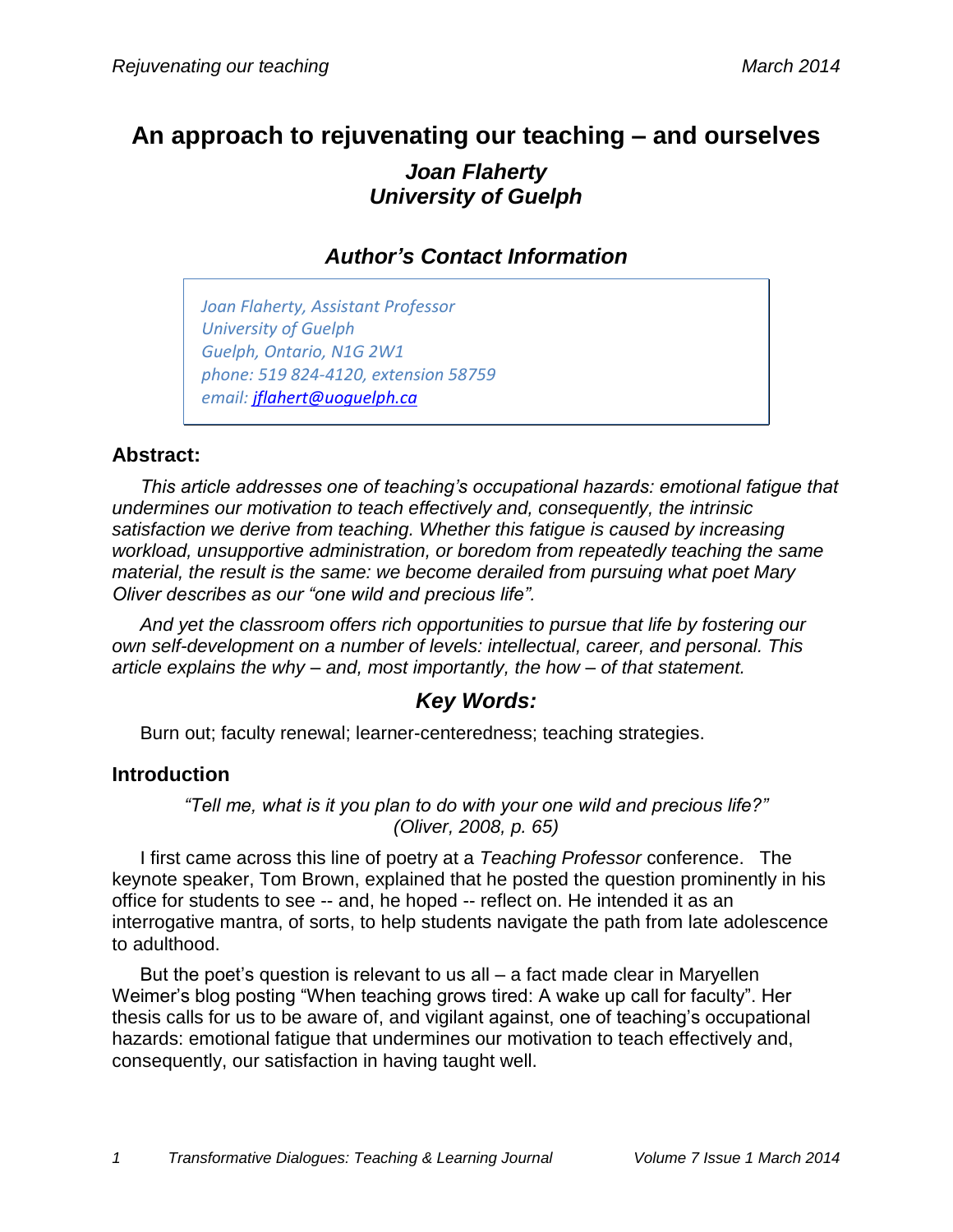Indeed, the research indicates we have cause to be vigilant. In 2007, the Canadian Association of University Teachers conducted a national survey of stress among postsecondary academics, concluding that "the overall stress (of academic faculty) in Canadian universities is very high" and in fact "exceeds that found in the general population" (Catano et al, 2007, pp. 7, 8). Five years later, the Higher Education Research Institute at the University of California Los Angeles released its latest report on faculty stress within the United States. A significant number of the 23,824 full time faculty and 3,547 part time faculty who teach undergraduates at four year degreegranting institutions described the following as the source of "some" or "extensive" stress: self-imposed high expectations; lack of personal time; institutional budget cuts; institutional procedures and red tape; and working with underprepared students. (2012, p. 3).

Whether we attribute our own particular fatigue to these same factors or simply to boredom from teaching the same material over and over again, the result, is the same: we become derailed from pursuing our "one wild and precious life".

And yet the classroom can offer us rich opportunities to pursue that life by following a path that honours who we truly are. In order to take advantage of those opportunities, however, we first must *remember* who we truly are. This article suggests three possibilities:

#### **Learners**

Many us arrived at our teaching responsibilities indirectly: a love of pursuing our own studies led to a faculty appointment, which involved, perhaps incidentally, teaching. Or perhaps our passion for a particular subject led directly to a teaching appointment. Either way, teaching is the outcome, rather than the definition, of who we are. Our heart's desire is to learn. We can honour that desire by using the classroom as a venue not just for our students' learning but also for our own learning.

The students in our classes represent, after all, a living library of diverse backgrounds, perspectives, and expertise. We have access to this "library" when we engage students in a dialogue, either oral or written, through

- Providing time for focused class discussion (in addition to lectures).
- Being available for informal chats before or after class (in addition to office consultations)
- Promoting an exchange of ideas on student work through Web 2.0-based assignments, such as tweets, blog postings, and on-line peer evaluations (in addition to uni-directional grading rubrics).

The resulting dialogue can introduce us, and make us more receptive, to different views regarding our area of specialization. It can enrich our understanding of others – an insight brought home to me during an after-class conversation with a student who spoke about his year in a refugee camp. Or it can simply provide us with factual information that we might not otherwise have encountered. (Thanks to a student's re-Tweet, I now know what a hashtag is and how to use it).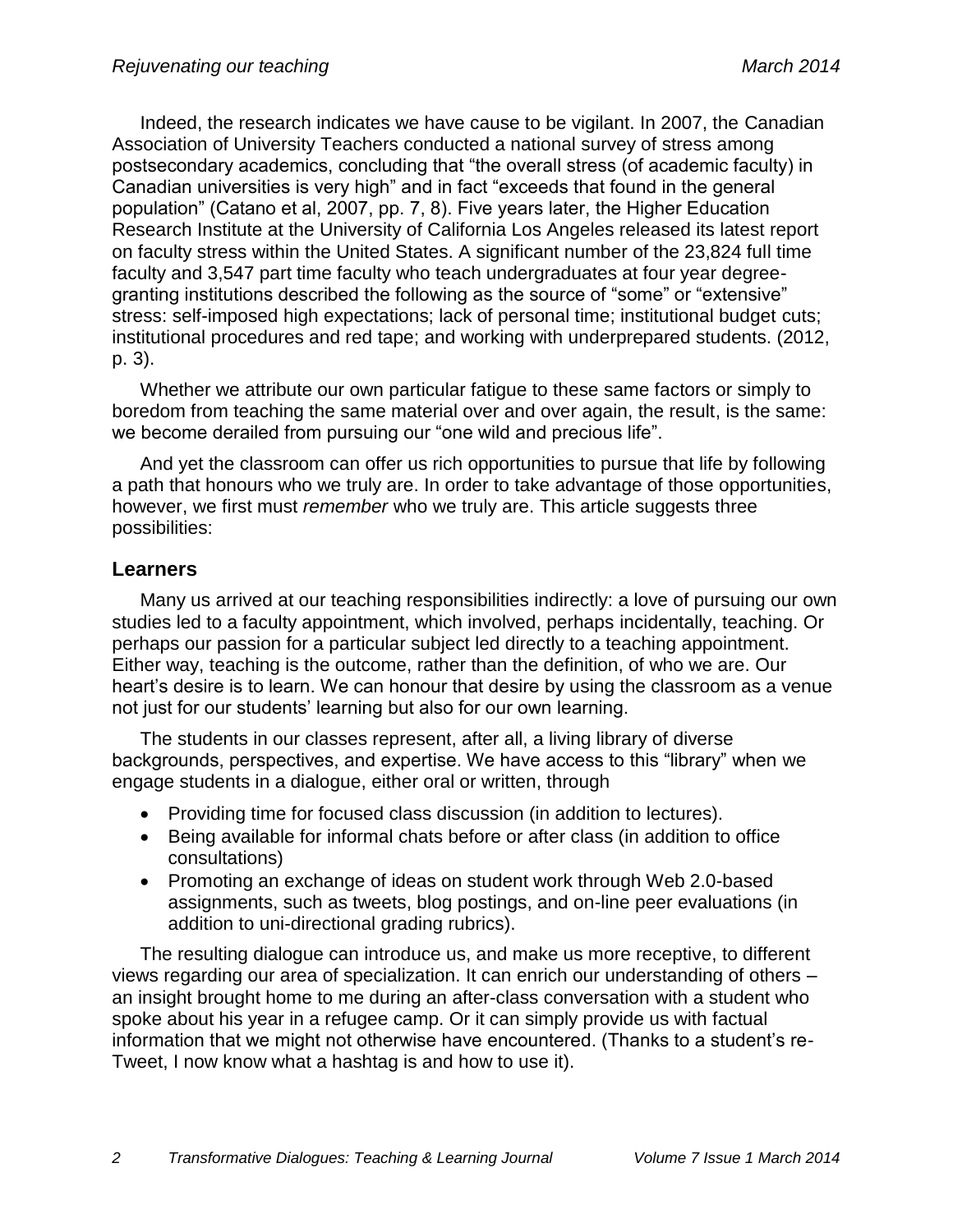And while the first two learning outcomes are probably preferable, the third is no small thing – a sentiment that will resonate with any teacher who is, at heart, a learner

### **Careerists**

Critiquing papers, thinking on our feet during question period, and maintaining the focus of wide-ranging class discussions can sharpen our analytical skills and powers of logic. Developing and experimenting with tools besides the lecture to get the point across can enhance our creativity and our ability to think outside the box. In other words, teaching can help faculty hone the skills needed to research, write, and publish - - and thus impress the promotion and tenure committee.

Indeed, some of those impressive publications might directly result from time spent in the classroom. Pedagogical journals are full of research articles and reflective essays based on data extracted from the classroom: student focus groups, surveys, case studies, and anecdotal examples. Thus, teaching provides faculty from any discipline with an additional publication path: the scholarship of teaching and learning.

### **Individualists**

Faculty are generally not hired because of their team-playing abilities or their deep interest in advancing the lot of others. Not that these attributes are completely overlooked, but hiring committees tend to focus on academic achievements, honours, and publications – all of which require hours of solitary work. In other words, our advanced degrees taught us to think and work independently, so that we can now succeed in an academic career that requires us to think and work independently. We have been trained through years of schooling and the nature of our jobs to be alone.

No doubt we chose that path because it suits who we are. As measured by the wellknown Myers-Briggs Type Indicator, 54% of post-secondary faculty indicate a preference for introversion and 64% for intuition – a combination "relatively rare in the general population" but particularly suitable for those who "are interested in the world of ideas and comfortable with the solitary time needed to focus on their studies" (Scherdin, 2002, pp. 242, 243). Paradoxically, however, E.M. Forster's dictum of "only connect" seems particularly appropriate to people who, like many faculty, choose to spend a good deal of their working time alone. Not to connect regularly with others during our work day means our individualism runs the risk of devolving into isolationism; and thus the satisfaction of following our unique path becomes diminished, stymied by loneliness and the insularity of our own preoccupations.

A classroom of students provides an ongoing opportunity for connection. Granted, the quality of these connections will vary from superficial to in-depth; transient to long lasting; and annoying, even frustrating, to deeply enriching. Obviously we prefer more on the positive end of the spectrum, but all these classroom-forged connections – including the superficial, the transient, and the annoying – have the potential to help us pursue with greater vigour our self-directed and independent-minded path.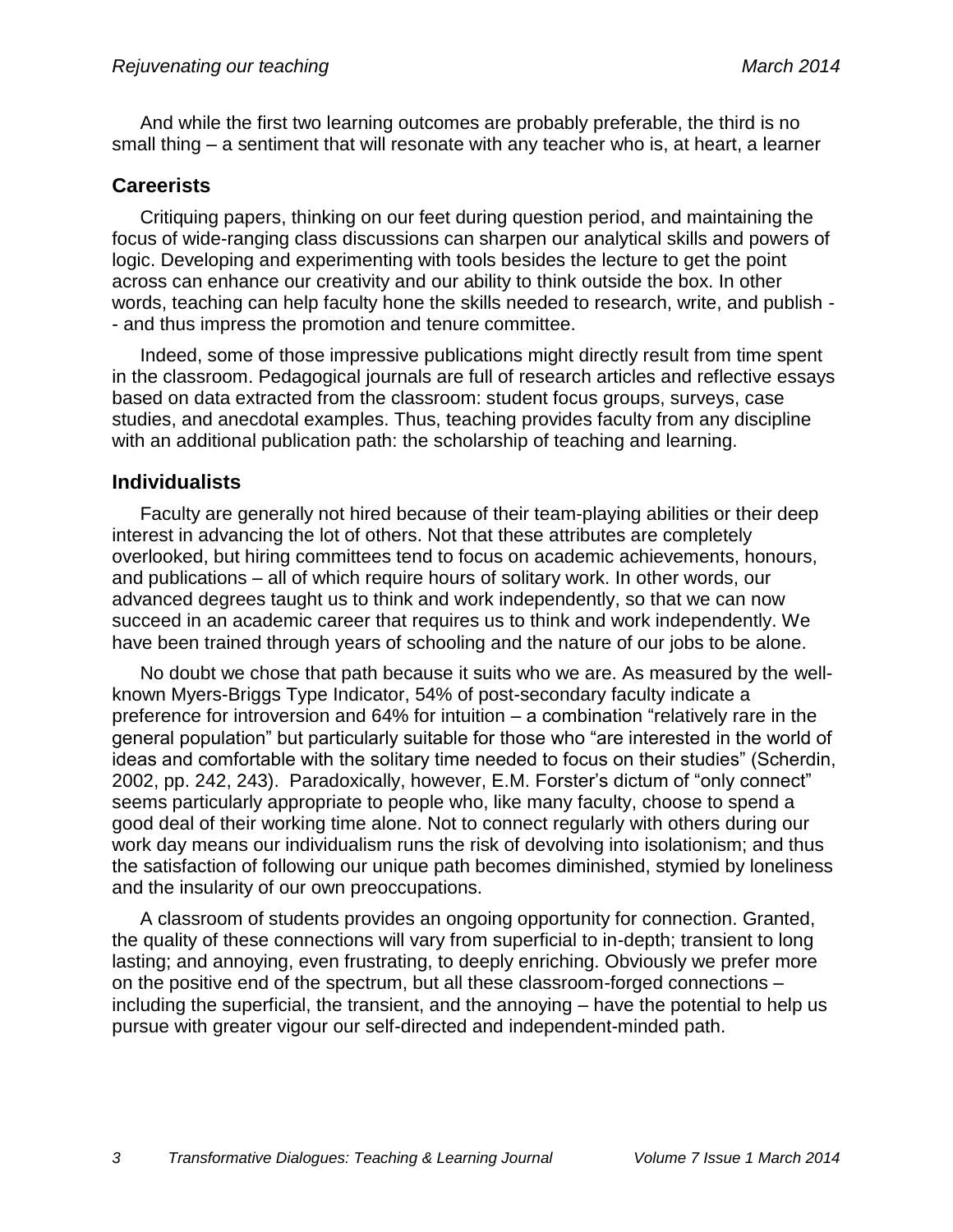### **Bridging the gap between our needs and our students' needs**

This article's thesis contains a simple – yet counterintuitive – corollary: when we use the classroom to honour who we truly are, as suggested by the three possibilities above, we also end up honouring our students' needs as learners.

Those needs, as described in Weimer's *Learner-Centered Teaching* (2002), revolve around five elements: sharing power with students; extending the boundaries of course content into our students' lives; encouraging their participation; increasing their responsibility for their own learning; and allowing them greater involvement in their own assessment. In other words, learner-centered teaching enhances the student's role in the classroom – an outcome that, ironically enough, also follows when we use the classroom to nurture our own identities as learners, careerists, or individualists.

For example, as learners, we want and solicit our students' different perspectives. As careerists, we consider all the ways our students contribute to our professional growth. And as individualists we express gratitude to our students for accompanying us on our mostly solitary journey.

Our interests and our students' interests are, thus, intrinsically linked when we pursue our path of greater self-awareness.

> "Does this path have a heart? If it does, the path is good; if it doesn't, it is of no use." *(Castenadas, 1968, p. 76)*

Dedicated faculty can all too easily become overwhelmed – and disheartened -- by the demands of the classroom. External factors no doubt play a role here, but perhaps the real problem lies within. Perhaps we become *disheartened* when we don't pay enough attention to the dictates of our *heart* – and what it can tell us about who we truly are. This article suggests three possibilities: learner, careerist, and individualist. Whether any or all of those possibilities resonate, consider that by honouring the heart's desire we find new energy and rejuvenation – which benefits not just ourselves but our students as well. When this happens, we can then know that we're making the best possible use of our "one wild and precious life".

### *References*

- Catano, V., Francis, L., Haines, T., Kirpalani, H., Shannon, H., Stringer, B., & Lozanski, L., (2007). *A survey of occupational stress among Canadian university academic staff*. Canadian Association of University Teachers. Retrieved from <http://www.caut.ca/uploads/CAUTStressStudy.pdf>
- Hertado, S., Eagan, K., Pryor, J., Whang, H., & Tran, S. (2012). *Undergraduate teaching faculty: The 2010-2011 faculty survey.* Higher Education Research Institute at UCLA.
- Weimer, M. (October 3, 2012). "When teaching grows tired: A wake-up call for faculty" in *Faculty Focus*. Retrieved from [http://www.facultyfocus.com/articles/teaching](http://www.facultyfocus.com/articles/teaching-professor-blog/when-teaching-grows-tired-a-wake-up-call-for-faculty/)[professor-blog/when-teaching-grows-tired-a-wake-up-call-for-faculty/](http://www.facultyfocus.com/articles/teaching-professor-blog/when-teaching-grows-tired-a-wake-up-call-for-faculty/)
- Weimer, M. (2002*) Learner-centered teaching: Five key changes to practice*. San Francisco, CA: Jossey-Bass.